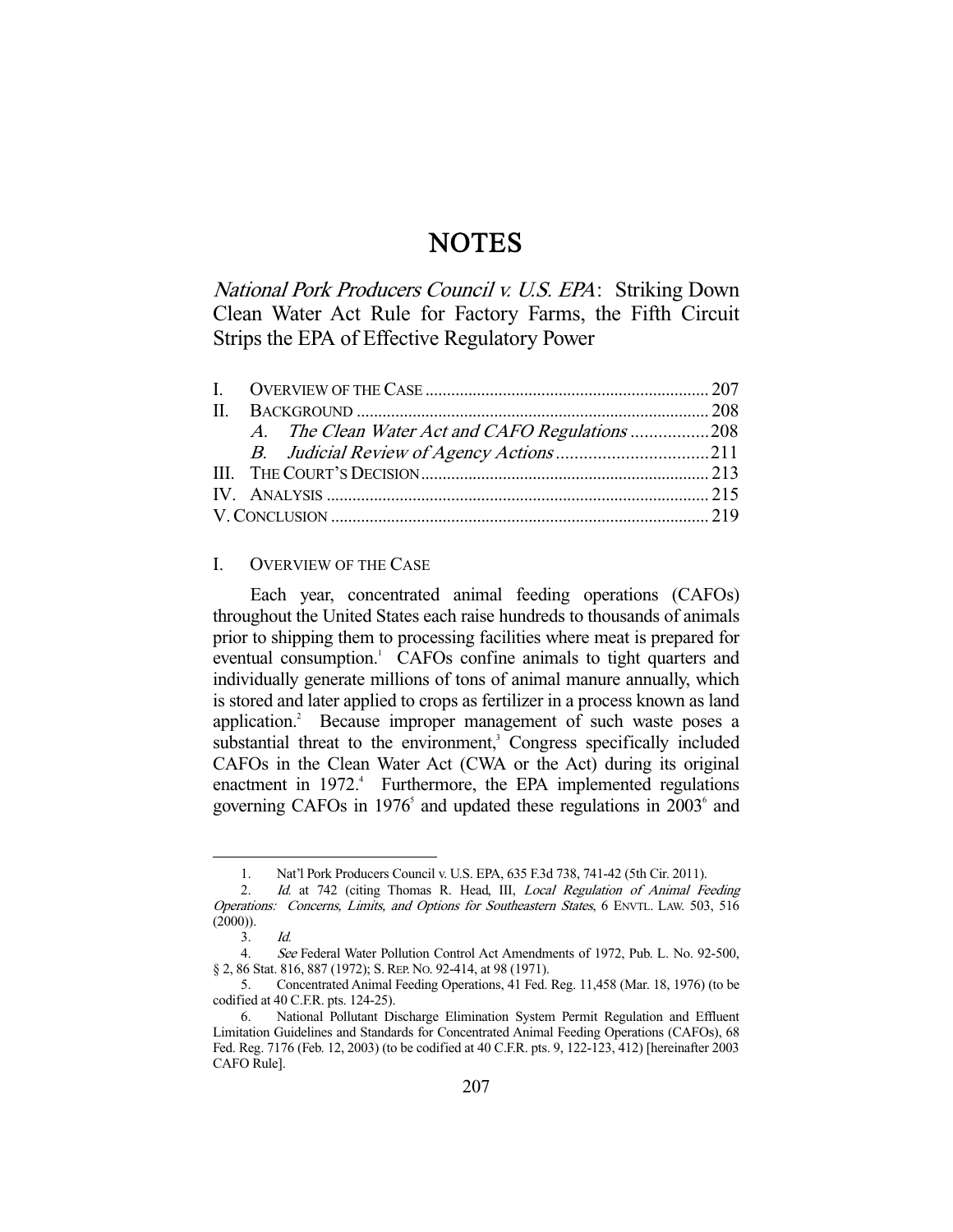2008<sup>7</sup> in response to inadequate compliance and judicial review.<sup>8</sup>

 The 2008 Rule at issue in this Note required that a CAFO owner or operator that "discharges or proposes to discharge" pollutants seek coverage under a National Pollutant Discharge Elimination System (NPDES) permit.<sup>9</sup> The rule clarified that CAFOs "propose to discharge" if they are "designed, constructed, operated, or maintained such that a discharge will occur."<sup>10</sup> It further granted the EPA the authority to hold a CAFO liable for failing to apply for a permit in addition to emitting the discharge itself.<sup>11</sup> Various farm and poultry organizations (Farm Petitioners) brought actions challenging these provisions in six federal courts of appeal.<sup>12</sup> In accordance with 28 U.S.C.  $\S$  2112, the Judicial Panel on Multidistrict Litigation randomly selected the United States Court of Appeals for the Fifth Circuit to consolidate and adjudicate the claims.<sup>13</sup> The Fifth Circuit held, inter alia, that the EPA lacked the authority to either impose liability for failure to apply for a permit or regulate CAFOs merely proposing to discharge pollutants, because such measures extended beyond the statutory scope of the CWA, which dictates only that the discharge of a pollutant shall be unlawful. Nat'l Pork Producers Council v. U.S. EPA, 635 F.3d 738, 749-51 (5th Cir. 2011).

#### II. BACKGROUND

## A. The Clean Water Act and CAFO Regulations

 Congress enacted the Federal Water Pollution Control Act (FWPCA) in 1948, urging states to create uniform water pollution control policies.<sup>14</sup> However, leaving complicated enforcement mechanisms largely up to the states themselves proved ineffective.<sup>15</sup> After Ohio's Cuyohoga River caught fire in 1969, Congress began

9. 40 C.F.R. § 122.23(d)(1).

 <sup>7. 40</sup> C.F.R. § 122.23(d) (2011); Revised National Pollutant Discharge Elimination System Permit Regulation and Effluent Limitations Guidelines for Concentrated Animal Feeding Operations in Response to the Waterkeeper Decision, 73 Fed. Reg. 70,418 (Nov. 20, 2008) [hereinafter 2008 CAFO Rule].

<sup>8.</sup> Nat'l Pork Producers Council, 635 F.3d at 743-45.

 <sup>10.</sup> Id.

 <sup>11.</sup> Nat'l Pork Producers Council, 635 F.3d at 746 (citing 2008 CAFO Rule, supra note 7, at 70,424).

 <sup>12.</sup> Id. at 747.

 <sup>13.</sup> Id.

<sup>14.</sup> Id. at 742 (citing Jeffrey M. Gaba, Generally Illegal: NPDES Permits Under the Clean Water Act, 31 HARV. ENVTL. L. REV. 409, 413 (2007); Kenneth M. Murchison, Learning from More than Five-and-a-Half Decades of Federal Water Pollution Control Legislation: Twenty Lessons for the Future, 32 B.C. ENVTL. AFF. L. REV. 527, 530-31 (2005)).

<sup>15.</sup> Id. (quoting Gaba, *supra* note 14, at 414).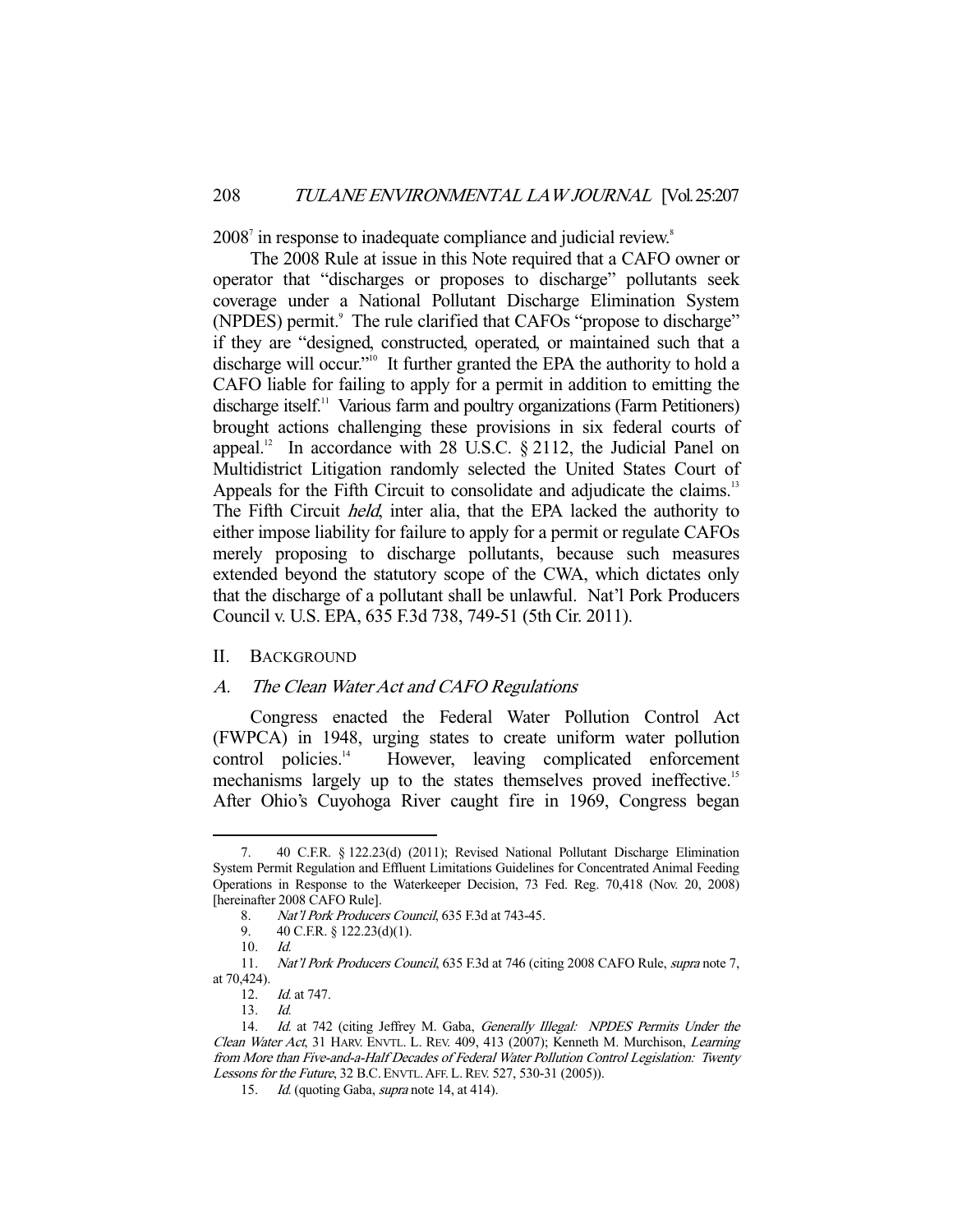amending the FWPCA and implemented a more forceful federal water pollution policy in 1972.<sup>16</sup> This country's CWA emerged, aiming to "restore and maintain the chemical, physical, and biological integrity of the Nation's waters" with a "national goal that the discharge of pollutants into the navigable waters be eliminated."17

 The Act further dictated that the discharge of any pollutant from a point source is unlawful without a federally mandated NPDES permit.<sup>18</sup> Therefore, if a facility applies for and obtains a permit, it may discharge pollutants within certain guidelines or effluent limitations.<sup>19</sup> The Act defines a "point source" as "any discernible, confined and discrete conveyance, including but not limited to any pipe, ditch, channel, tunnel, conduit, well, discrete fissure, container, rolling stock, concentrated animal feeding operation, or vessel or other floating craft, from which pollutants are or may be discharged."<sup>20</sup> Notably, Congress chose to include CAFOs as the sole, specifically named industry included in the definition of "point source." $2^{21}$ 

 Shortly following the enactment of the CWA, the EPA defined the parameters of the Act's first CAFO regulations.<sup>22</sup> The 1976 regulations identified the types of animal feeding operations that qualified as CAFOs, provided NPDES permit requirements, and implemented effluent limitation guidelines for these facilities.<sup>23</sup> This regulatory regime

-

22. See Concentrated Animal Feeding Operations, 41 Fed. Reg. 11,458 (Mar. 18, 1976) (to be codified at 40 C.F.R. pts. 124-125); Feedlots Point Source Category, Effluent Limitations Guidelines, 39 Fed. Reg. 5704 (Feb. 14, 1974) (to be codified at 40 C.F.R. pt. 412).

 23. Waterkeeper Alliance, Inc. v. U.S. EPA, 399 F.3d 486, 494 (2d Cir. 2005) (citing Concentrated Annual Feed Operations, 41 Fed. Reg. 11,458); Feedlots Point Source Category, Effluent Limitations Guidelines, 39 Fed. Reg. 5704.

<sup>16.</sup> Hannah Connor, Comprehensive Regulatory Review: Concentrated Animal Feeding Operations Under the Clean Water Act from 1972 to the Present, 12 VT. J. ENVTL. L. 275, 283 (2011) (citing Jonathan Adler, Fables of the Cuyahoga: Reconstructing a History of Environmental Protection, 14 FORDHAM ENVTL. L.J. 89, 90, 93-94 n.16 (2002)).

 <sup>17. 33</sup> U.S.C. § 1251(a) (2006).

<sup>18.</sup> *Id.* §§ 1311(a), 1342.

<sup>19.</sup> *See id.* § 1342.

<sup>20.</sup> *Id.* § 1362(14) (emphasis added).<br>21. *Id.*; *see also* S. REP. No. 92-414

Id.; see also S. REP. No. 92-414, at 100 (1971) ("Animal and poultry waste, until recent years, has not been considered a major pollutant . . . because animals were relatively widespread on pasture and rangeland and their manure was deposited on the ground to be naturally recycled through the soil and plant cover. . . . The picture has changed dramatically, however, as development of intensive livestock and poultry production on feedlots and in modern buildings has created massive concentrations of manure in small areas. The recycling capacity of the soil and plant cover has been surpassed. In these modern facilities the use of bedding and litter has been greatly reduced; consequently, the manure which is produced remains essentially in the liquid state and is much more difficult to handle without odor and pollution problems. Precipitation runoff from these areas picks up high concentrations of pollutants which reduce oxygen levels in receiving streams and lakes and accelerate the eutrophication process.").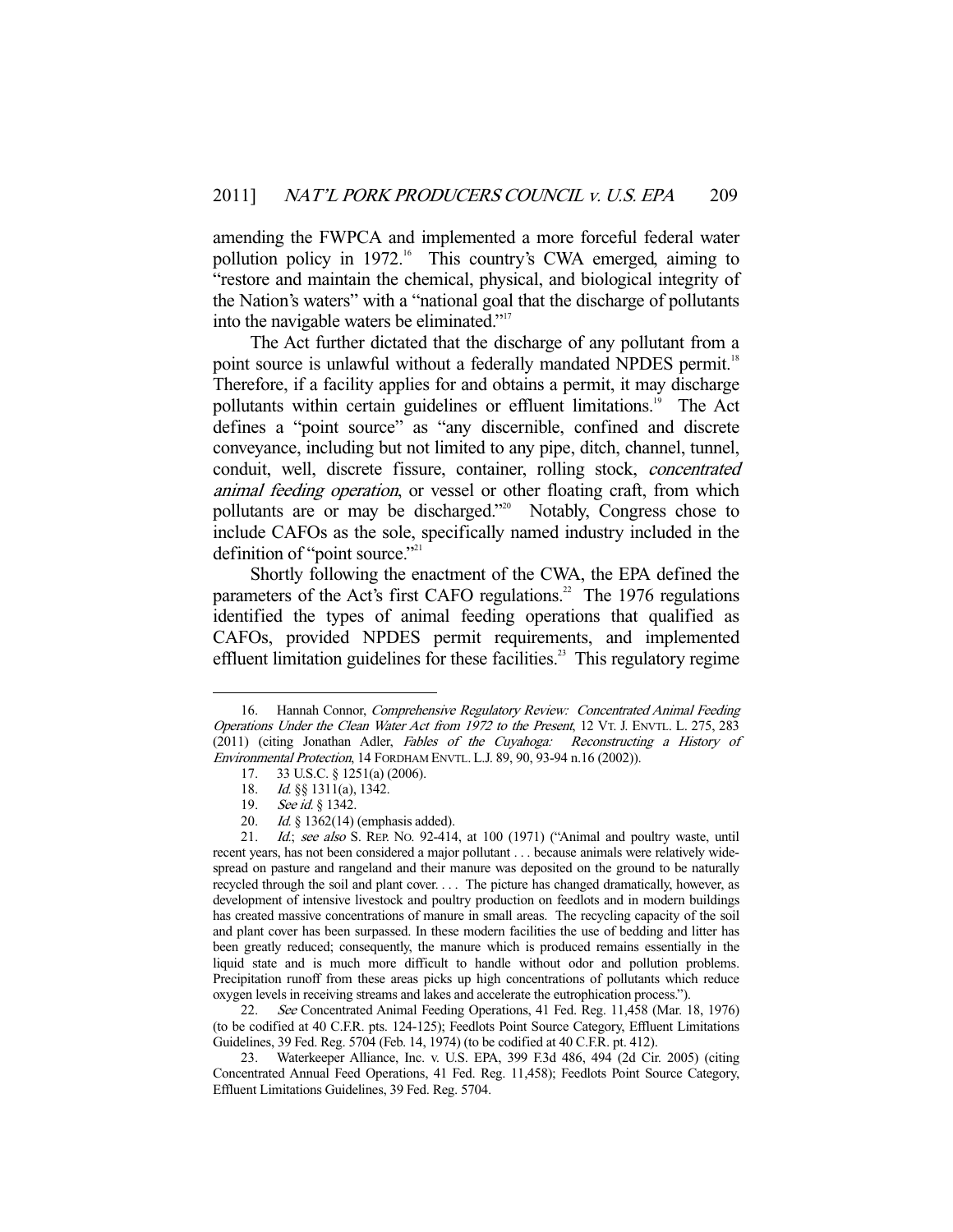remained in effect until 2003, when the EPA finalized updated CAFO regulations in response to a 1989 lawsuit challenging its failure to revise effluent limitations pursuant to 33 U.S.C.  $\S$  1314(m).<sup>2</sup>

The  $2003$  Rule<sup>25</sup> assumed that all CAFOs had the "potential to discharge" and thus the duty to apply for an NPDES permit.<sup>26</sup> Additionally, it provided CAFOs with an option to request a "no potential to discharge" determination from the EPA in which case the facility would be exempt from the duty to apply for a permit.<sup>27</sup> The Rule further required CAFOs to develop and implement a site-specific Nutrient Management Plan (NMP) by establishing "'best management practices' (BMPs) . . . to ensure adequate storage of manure and wastewater, proper management of mortalities and chemicals, and appropriate site-specific protocols for land application."28 Moreover, the Rule "expanded the definition of exempt 'agricultural stormwater discharge' to include land application discharge" if the application was compliant with NMPs.<sup>29</sup>

 Environmental petitioners and farm petitioners challenged the 2003 Rule, resulting in the United States Court of Appeals for the Second Circuit opinion, Waterkeeper Alliance, Inc. v. U.S. EPA, in which the court upheld much of the 2003 Rule, but struck down the EPA's attempt to regulate potential discharges and further required that the NMPs must be incorporated into a CAFO's NPDES permit.<sup>30</sup> The court reasoned that requiring all CAFOs to take action to apply for a permit was beyond the scope of the CWA, which the court found gave the EPA authority to regulate actual discharges, not potential discharges.<sup>31</sup> The Waterkeeper decision led the EPA to update CAFO regulations in its 2008 Rule.<sup>32</sup>

 The 2008 Rule included a "duty to apply" for CAFOs that discharge and those that "propose to discharge," defining those that propose to discharge as CAFOs that are "designed, constructed, operated, or maintained such that a discharge will occur."<sup>33</sup> In doing so, the EPA reformed the 2003 Rule, which regulated potential discharges, instead

<sup>24.</sup> Waterkeeper, 399 F.3d at 494-95; see Natural Res. Def. Council, Inc. v. Reilly, No. 89-2980 (RCL), 1991 U.S. Dist. LEXIS 5334 (D.D.C. Apr. 23, 1991).

 <sup>25. 2003</sup> CAFO Rule, supra note 6.

 <sup>26.</sup> Nat'l Pork Producers Council v. U.S. EPA, 635 F.3d 738, 744 (5th Cir. 2011) (citing 2003 CAFO Rule, supra note 6, at 7266-67).

 <sup>27.</sup> Id.

<sup>28.</sup> Id. (citing 2003 CAFO Rule, *supra* note 6, at 7213-14, 7176).

<sup>29.</sup> Id. (citing 2003 CAFO Rule, *supra* note 6, at 7198).

 <sup>30.</sup> Id. at 744-45 (citing Waterkeeper Alliance, Inc. v. U.S. EPA, 399 F.3d 486, 502, 505 (2d Cir. 2005)).

 <sup>31.</sup> Waterkeeper, 399 F.3d at 504-05.

 <sup>32.</sup> See 2008 CAFO Rule, supra note 7.

 <sup>33.</sup> Id. at 70,423 (emphasis added).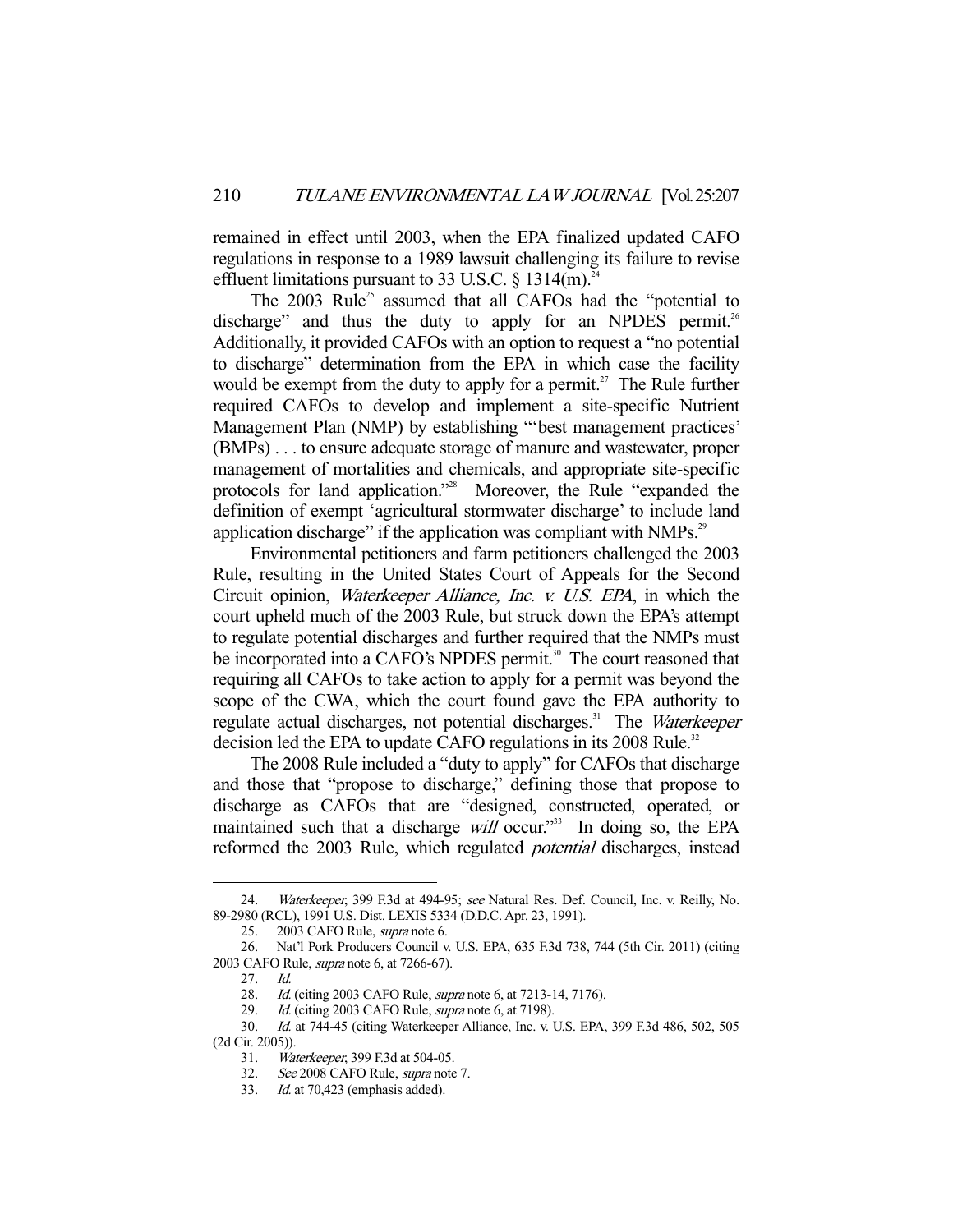creating a new rule, which regulated only *future*, *actual* discharges. Furthermore, the 2008 Rule required each CAFO to assess whether it discharges or proposes to discharge<sup>34</sup> and placed liability on CAFOs for failing to apply for a permit in addition to being held liable for the discharge itself.<sup>35</sup> While the 2008 Rule made the application process voluntary, a CAFO that did not apply would have the burden of proving that it did not propose to discharge in an enforcement hearing.<sup>36</sup> Lastly, the 2008 Rule required NMPs to be an enforceable part of an NPDES permit. $37$ 

# B. Judicial Review of Agency Actions

 The United States Supreme Court provided guidance on judicial review of agency actions in Chevron, U.S.A., Inc. v. Natural Resources Defense Council, Inc.<sup>38</sup> There, the Supreme Court outlined a two-prong test for a court reviewing "an agency's construction of the statute which it administers."39

First, always, is the question whether Congress has directly spoken to the precise question at issue. If the intent of Congress is clear, that is the end of the matter; for the court, as well as the agency, must give effect to the unambiguously expressed intent of Congress. If, however, the court determines Congress has not directly addressed the precise question at issue, the court does not simply impose its own construction on the statute, as would be necessary in the absence of an administrative interpretation. Rather, if the statute is silent or ambiguous with respect to the specific issue, the question for the court is whether the agency's answer is based on a permissible construction of the statute.<sup>40</sup>

The Court noted that "considerable weight" should be given to the agency's construction of a statute and a court should review with a "principle of deference to administrative interpretations."<sup>41</sup> The standard is not whether the regulation is "inappropriate," but whether the Administrator's judgment that it is appropriate within the particular program is "reasonable."42

 <sup>34.</sup> Id. at 70,424.

 <sup>35.</sup> Id. at 70,426.

 <sup>36.</sup> Id. at 70,427.

<sup>37.</sup> *Id.* at 70,443.

 <sup>38. 467</sup> U.S. 837 (1984).

 <sup>39.</sup> Id. at 842.

<sup>40.</sup> Id. at 842-43 (footnotes omitted) (citing ROSCOE POUND, THE SPIRIT OF THE COMMON LAW 174-75 (1921)).

<sup>41.</sup> *Id.* at 844 (citations omitted).

 <sup>42.</sup> Id. at 845.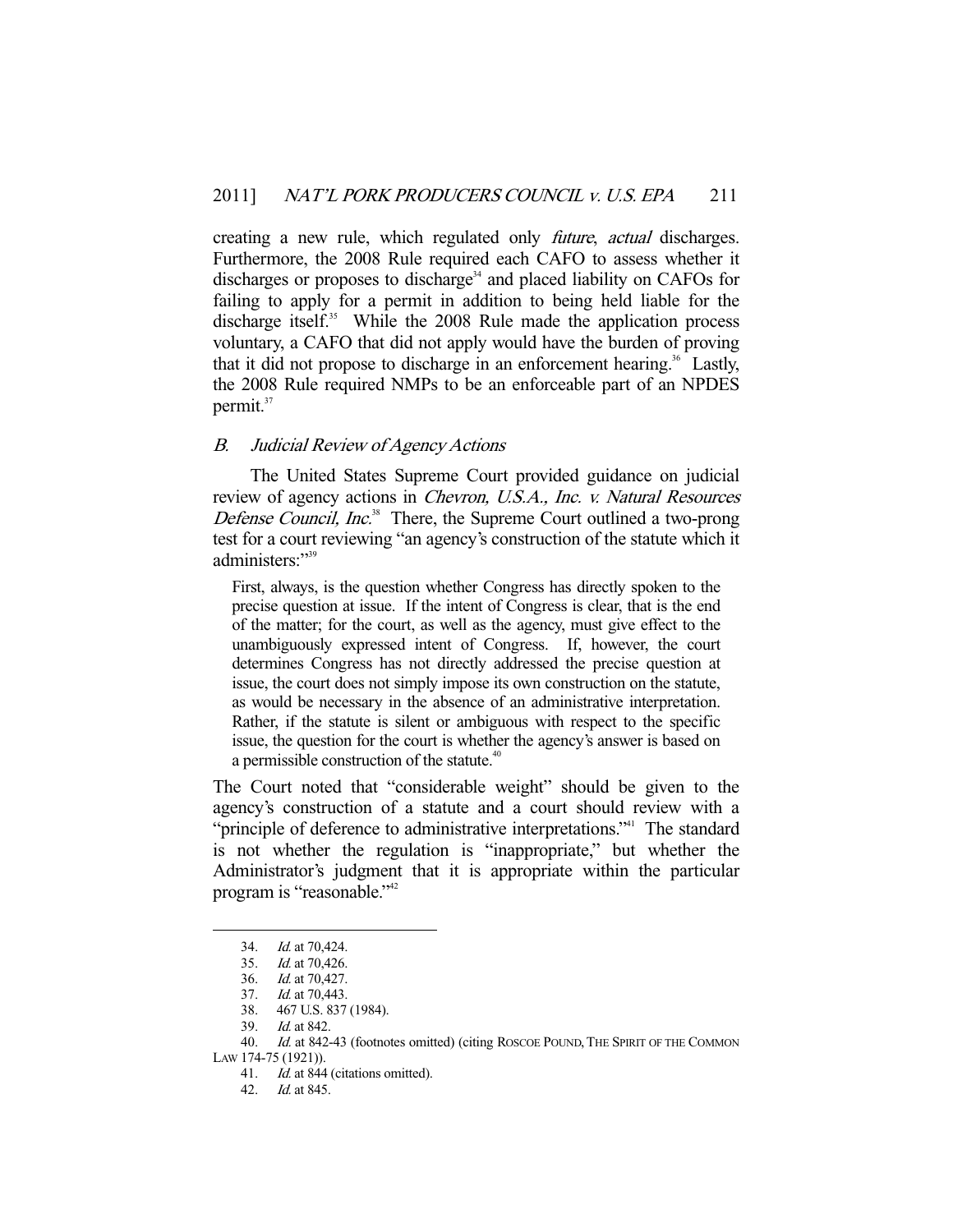Two notable circuit opinions utilized the *Chevron* test and interpreted the CWA as limiting EPA authority to the regulation of actual discharges of pollutants into navigable waters. In *Natural Resources* Defense Council, Inc. v. U.S. EPA, the United States Court of Appeals for the District of Columbia Circuit concluded, "[T]he CWA does not empower the agency to regulate point sources themselves; rather, EPA's jurisdiction  $\ldots$  is limited to regulating the discharge of pollutants.<sup> $343$ </sup> Furthermore, recently in Service Oil, Inc. v. U.S. EPA, the United States Court of Appeals for the Eighth Circuit conceded, "EPA and state permitting authorities obviously need detailed data from a new point source applicant in order to fashion and issue an appropriate permit before discharges commence."<sup>44</sup> However, the court noted that regulations for permit applications serve this purpose<sup> $45$ </sup> and held that the Environmental Appeals Board (EAB) erred in assessing a monetary penalty for failure to apply for an NPDES permit prior to starting construction because it was outside the scope of EPA authority within the CWA.<sup>46</sup>

 Other opinions have given more leeway to a broad interpretation of the CWA. For example, in Gwaltney of Smithfield, Ltd. v. Chesapeake Bay Foundation, Inc. (Gwaltney I), the Supreme Court held that citizens do not have standing to seek civil penalties for "wholly past violations," but that citizens may bring suit under the Act alleging continuing or intermittent violations.<sup>47</sup> On remand, the United States Court of Appeals for the Fourth Circuit held in Chesapeake Bay Foundation, Inc. v. Gwaltney of Smithfield, Ltd. (Gwaltney  $II$ ) that a violation under the Act is ongoing if it: (1) "continue[s] on or after the date the complaint is filed" or (2) there is "a continuing likelihood of a recurrence in intermittent or sporadic violations."<sup>48</sup> Thus, both cases illustrate that an industry may be held accountable for past and future discharges that have not occurred on or since the filing of the lawsuit.<sup>49</sup>

Finally, the Fifth Circuit itself interpreted the CWA broadly in Carr v. Alta Verde Industries.<sup>50</sup> After a feedlot discharged waste from stored manure and holding ponds during heavy rains, plaintiffs filed suit

<sup>43. 859</sup> F.2d 156, 170 (D.C. Cir. 1988).<br>44. 590 F.3d 545, 549 (8th Cir. 2009).

<sup>590</sup> F.3d 545, 549 (8th Cir. 2009).

 <sup>45.</sup> Id. (citing Natural Res. Def. Council v. U.S. EPA, 822 F.2d 104, 111 (D.C. Cir. 1987)).

<sup>46.</sup> *Id.* at 551.<br>47. 484 U.S. 4 484 U.S. 49, 64 (1987).

 <sup>48. 844</sup> F.2d 170, 171-72 (4th Cir. 1988).

 <sup>49.</sup> See Carr v. Alta Verde Indus., 931 F.2d 1055, 1062 (5th Cir. 1991) ("The defendant's mere '[v]oluntary cessation of allegedly illegal conduct,' however, 'does not make the case moot.'" (alteration in original) (quoting United States v. W.T. Grant Co., 345 U.S. 629, 632  $(1953))$ ).

 <sup>50.</sup> Id.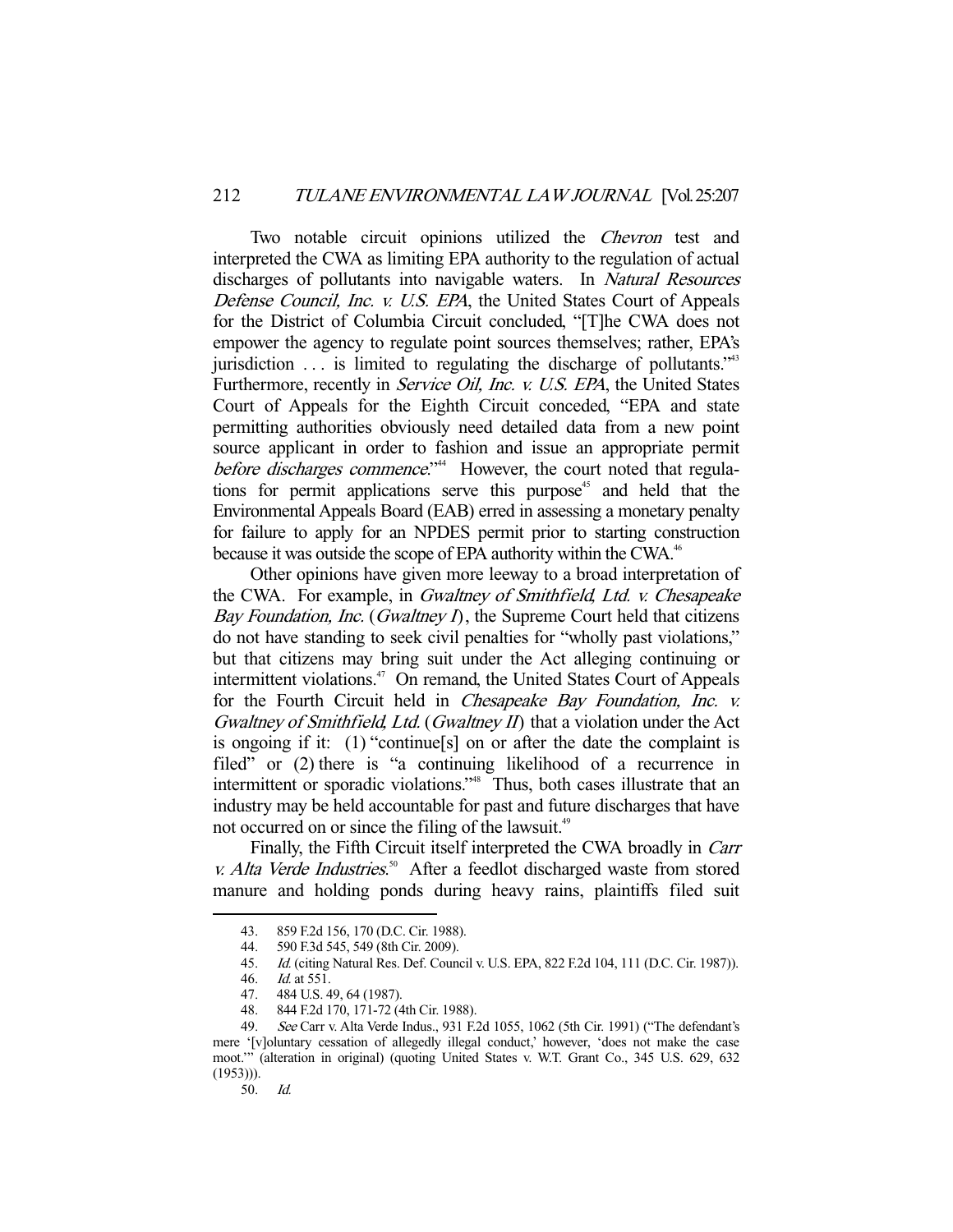alleging that the feedlot violated the CWA by discharging without an NPDES permit.<sup>51</sup> The United States District Court for the Western District of Texas dismissed the suit because no discharges had occurred on or since the filing of the complaint and further stated that because the discharges had been within effluent limitation guidelines, the company was not required to obtain an NPDES permit.<sup>52</sup> The Fifth Circuit reversed and remanded, stating, "Because the [EPA's] effluent limitations guidelines do not create such an exception to the NPDES permit requirement, we conclude that Alta Verde's failure to obtain a permit amounted to a continuing violation of the Act, and any discharges in the future will amount to intermittent violations."53 In finding that the feedlot had violated the CWA by failing to obtain an NPDES permit, the court specifically created a separate liability in addition to the liability for future discharges.<sup>54</sup>

 In reviewing agency regulations within the scope of the CWA, courts have utilized the Chevron test to interpret the Act to limit EPA authority, as seen in Natural Resources Defense Council, Inc. v. U.S. EPA and Service Oil. However, other courts, including the Fifth Circuit, have interpreted the Act more broadly, as seen in *Gwaltney I, Gwaltney II*, and Carr. It is upon this background of competing case law that the Fifth Circuit decided the noted case.

#### III. THE COURT'S DECISION

 In the noted case, the Fifth Circuit employed the Chevron test to evaluate whether the EPA's 2008 Rule was within the scope of the agency's CWA authority.<sup>55</sup> In doing so, the court relied heavily on the Second Circuit's holding in *Waterkeeper*, which stated that the CWA dictates that "the discharge of any pollutant by any person shall be unlawful."<sup>56</sup> The Second Circuit found this language to be unambiguous, concluding that only actual discharges were regulated under the CWA.<sup>57</sup> Under this reasoning, the Fifth Circuit in the noted case found that the EPA lacked authority to require CAFOs that merely propose to discharge

 <sup>51.</sup> Id. at 1057-58.

 <sup>52.</sup> Id. at 1057.

 <sup>53.</sup> Id.

<sup>54.</sup> *Id.* at 1062 ("Because Alta Verde's failure to obtain an NPDES permit was and is a violation of the Act, we conclude that the plaintiffs proved a continuing violation.").

 <sup>55.</sup> Nat'l Pork Producers Council v. U.S. EPA, 635 F.3d 738, 749 (5th Cir. 2011).

 <sup>56.</sup> Waterkeeper Alliance, Inc. v. U.S. EPA, 399 F.3d 486, 504 (2d Cir. 2005) (emphasis omitted) (quoting 33 U.S.C. § 1311(a) (2006)).

 <sup>57.</sup> Id. at 504-05.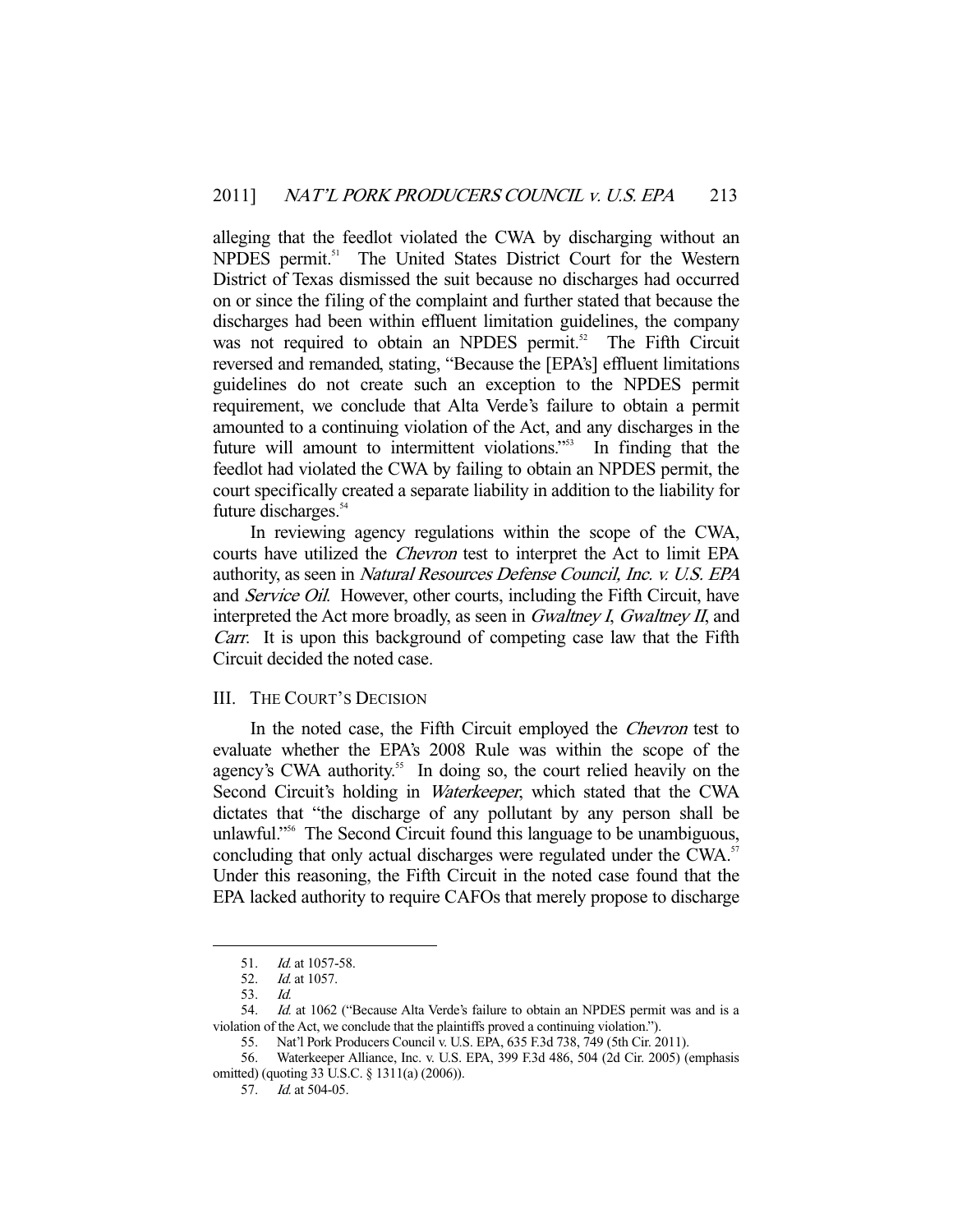to apply for a permit, since the Act regulated only *present actual* discharges and not future discharges, even if they are imminent.<sup>58</sup>

In formulating this holding, the Fifth Circuit also relied on Natural Resources Defense Council, Inc. v. U.S. EPA and Service Oil, in which the D.C. and Eighth Circuits, respectively, limited the CWA to the regulation of actual discharges into navigable waters as opposed to point sources or future discharges.<sup>59</sup> The court also looked to *S.D. Warren Co.* v. Maine Board of Environmental Protection, in which the Supreme Court narrowed the definition of "discharge of any pollutant" by interpreting it to require an addition of a pollutant to a body of water.<sup>60</sup> Thus the Fifth Circuit reasoned that this limited interpretation, which encompassed only actual discharges upon their addition to water, meant that the EPA could not regulate discharges prior to that stage.<sup> $61$ </sup> In relying on this body of case law, the Fifth Circuit struck down the EPA's proposed authority to regulate actual discharges prior to their release by interpreting the CWA definition of discharge narrowly. $62$ 

 Next, the Fifth Circuit held that the CWA authorized the EPA to require a CAFO to obtain an NPDES permit only if the CAFO actually discharges pollutants, and not a moment before.<sup>63</sup> The court relied on the Act itself, which requires a NPDES permit in order to lawfully discharge from a point source $64$  and penalizes unlawful discharge with civil fines and criminal enforcement.<sup>65</sup> Furthermore, the court reasoned that Chevron dictated examination of congressional intent, which the court found clearly mandated a duty to apply on CAFOs that are discharging.<sup>66</sup>

 Next, the court addressed the Farm Petitioners' challenge to the 2008 Rule's creation of CAFO liability for failure to apply for a permit.<sup>67</sup> Here, the court found congressional intent to be clear and unambiguous under 33 U.S.C.  $\S$  1319,<sup>68</sup> which allows the EPA to impose liability on any person in violation of certain enumerated sections of the CWA.<sup>69</sup> The

 <sup>58.</sup> Nat'l Pork Producers Council, 635 F.3d at 750-51.

 <sup>59.</sup> Id. (citing Natural Res. Def. Council v. U.S. EPA, 859 F.2d 156, 170 (D.C. Cir. 1988); Serv. Oil, Inc. v. U.S. EPA, 590 F.3d 545, 550 (8th Cir. 2009)).

 <sup>60.</sup> Id. at 750 (quoting S.D. Warren Co. v. Me. Bd. of Envtl. Prot., 547 U.S. 370, 380-81  $(2006)$ ).

 <sup>61.</sup> Id.

 <sup>62.</sup> Id. at 751.

 <sup>63.</sup> Id.

Id. (citing 33 U.S.C. § 1311 (2006)).

 <sup>65.</sup> Id. (citing 33 U.S.C. § 1319).

 <sup>66.</sup> Id. ("This has been the well-established statutory mandate since 1972.").

 <sup>67.</sup> Id. at 751-53.

 <sup>68.</sup> Id. at 752.

 <sup>69.</sup> Those sections are limited to: 33 U.S.C. §§ 1311 (discharge prohibition), 1312 (water-based effluent limitations), 1316 (national standards of performance for new sources),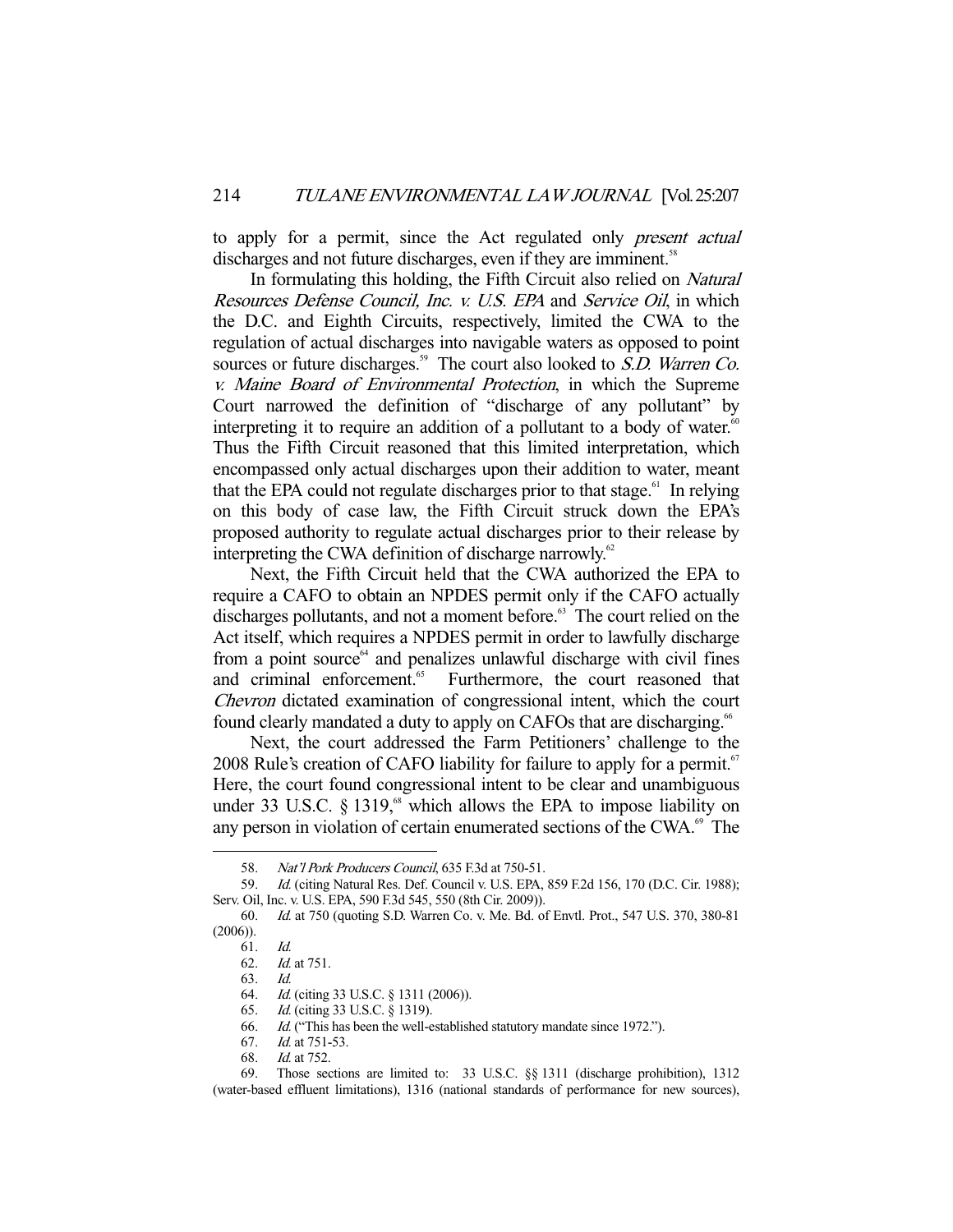court held liability for failure to apply for a permit to be outside the scope of these sections and therefore beyond the scope of EPA authority.<sup>70</sup> Furthermore, the court relied on *Service Oil*, which stated, "[T]he [EPA]'s authority to assess monetary penalties by administrative proceeding is limited to unlawful discharges of pollutants."71 There, the Eighth Circuit held that 33 U.S.C. § 1318, granting EPA its informationgathering authority, did not extend to give the agency power to impose liability for failing to apply for an NPDES permit.<sup>72</sup> Thus, the Fifth Circuit agreed that a limitation also applied in the noted case.<sup>73</sup>

 Finally, the Fifth Circuit addressed statute of limitations and iurisdictional issues.<sup>74</sup> The Farm Petitioners argued that the EPA's requirement to include NMPs in NPDES permits exceeded the EPA's statutory authority because NMPs did not "constitute effluent limitations that must be included in NPDES permits."75 Because this issue related to the 2003 Rule, which had already been brought up and decided on in Waterkeeper, the Fifth Circuit held that the Farm Petitioners had their chance to argue this issue and thus were time barred from bringing this claim.<sup>76</sup> In addition, the Farm Petitioners contested the substance of three guidance letters that followed and clarified the 2008 Rule.<sup>77</sup> Regarding this claim, the Fifth Circuit held that the letters were not a "final action" within the meaning of 33 U.S.C. § 1369(b)(1) and therefore were not justiciable in this proceeding.<sup>78</sup>

#### IV. ANALYSIS

 In the noted case, the Fifth Circuit struck down much of the challenged 2008 Rule, limiting the scope of the EPA's authority to regulate CAFOs under the CWA. In doing so, the court maintained the agency's reactive enforcement position and failed to make progress towards the goals of the CWA. Furthermore, while the court reasoned

<sup>1317 (</sup>toxic and pretreatment effluent standards), 1318 (EPA's information gathering authority), 1328 (provisions permitting the discharge of specific aquaculture pollutants), 1342 (any permit condition or limitation), and 1345 (provisions governing the disposal or use of sewer sludge). Id. 70. Id.

<sup>71.</sup> *Id.* at 752-53 (quoting Serv. Oil, Inc. v. U.S. EPA, 590 F.3d 545, 550 (8th Cir. 2009)).

<sup>72.</sup> *Id.* at 752 (citing Serv. Oil, 590 F.3d at 550).

 <sup>73.</sup> Id.

 <sup>74.</sup> These issues are not the focus of this Note, but are addressed briefly to offer a full understanding of the Fifth Circuit's opinion.

<sup>75.</sup> Nat'l Pork Producers Council, 635 F.3d at 753-54 (quoting Waterkeeper Alliance, Inc. v. U.S. EPA, 399 F.3d 486, 502 (2d Cir. 2005)).

 <sup>76.</sup> Id. at 754.

 <sup>77.</sup> Id. at 754-55.

 <sup>78.</sup> Id. at 755-56.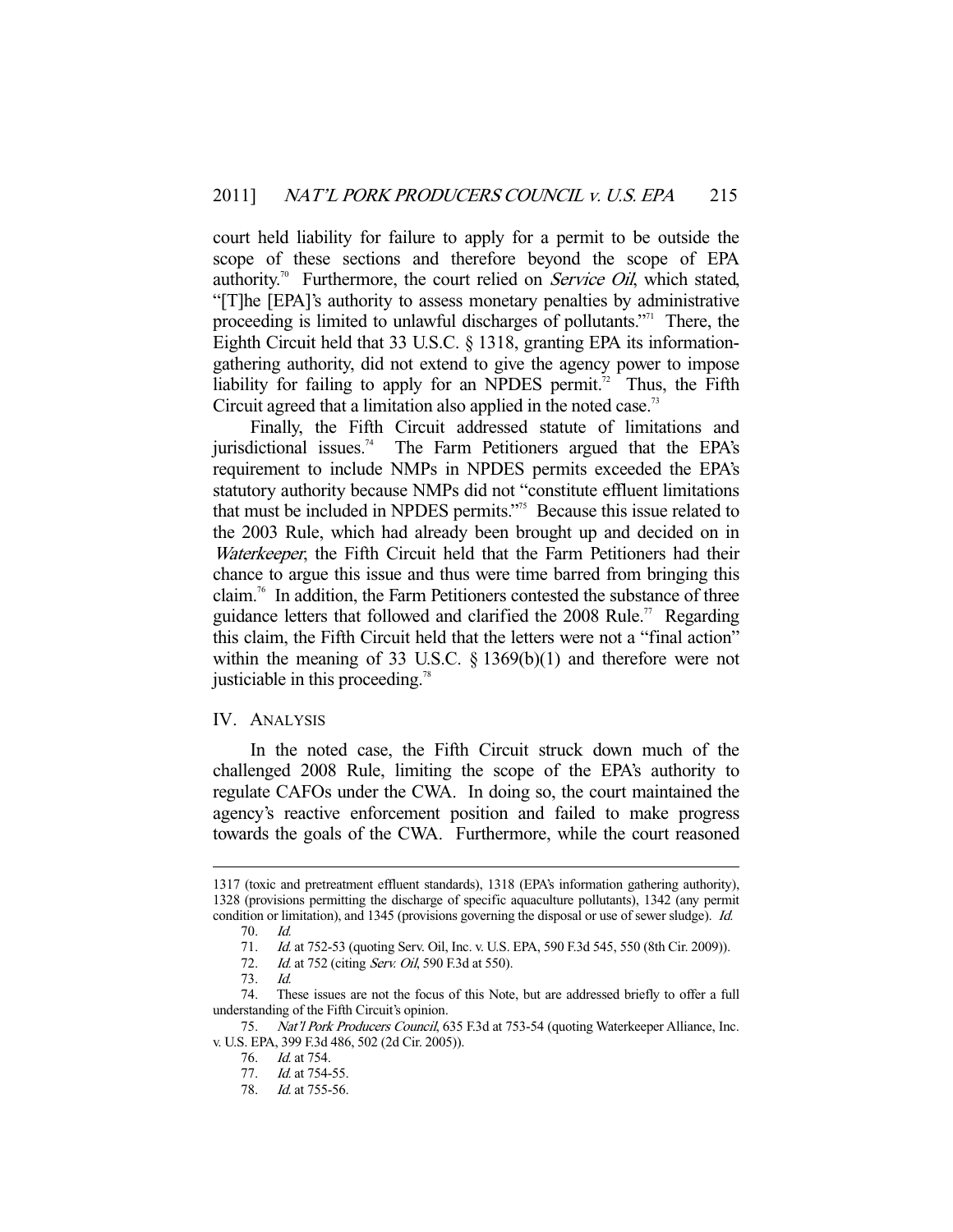within the framework of *Waterkeeper* and other precedent, it produced contradictory holdings and failed to consider a body of case law that interpreted the Act within the context of its policies and history.<sup>79</sup>

 The Fifth Circuit did take one step in the right direction, holding that discharging CAFOs have a duty to apply for an NPDES permit.<sup>80</sup> Finding no statutory language regarding a "duty to apply" for an NPDES permit in the CWA, the court correctly looked to Chevron step two and weighed whether such an interpretation was "a permissible construction of the statute."81 The court correctly concluded, "[I]t would be counter to congressional intent for the court to hold that requiring a discharging CAFO to obtain a permit is an unreasonable construction of the Act."<sup>82</sup> Indeed, the Act itself indicates that a discharging CAFO must have an  $N$ PDES permit. $83$ 

 Now one might ask, if the Fifth Circuit held that discharging CAFOs have a duty to apply for a permit, how can the EPA exercise such a duty without the authority to hold a CAFO liable for failing to apply for one? While the court relied on Service Oil, in which the Eighth Circuit specifically concluded, "the agency's authority to assess monetary penalties by administrative proceeding is limited to unlawful discharges of pollutants," this decision came before the Fifth Circuit's holding that CAFOs have a duty to apply. $84$  Perhaps, in light of the decision in the noted case, a court might now hold otherwise. Furthermore, the Fifth Circuit itself held to the contrary in *Carr v. Alta Verde Industries* where the court stated, "Because Alta Verde's failure to obtain an NPDES permit was and is a violation of the Act, we conclude that the plaintiffs proved a continuing violation."<sup>85</sup> Such an articulation of liability by the Fifth Circuit should not be ignored.

Further relying on *Waterkeeper* and the language of 33 U.S.C. § 1311(a), the Fifth Circuit in the noted case limited the EPA's authority

 <sup>79.</sup> See, e.g., Gwaltney of Smithfield, Ltd. v. Chesapeake Bay Found., Inc., 484 U.S. 49, 62-63 (1987) (holding that continuous and intermittent discharges may be punishable under the CWA).

 <sup>80.</sup> Nat'l Pork Producers Council, 635 F.3d at 751.

 <sup>81.</sup> Id. (quoting Chevron, U.S.A., Inc. v. Natural Res. Def. Council, Inc., 467 U.S. 837, 843 (1984)).

 $82.$  Id.

 <sup>83. 33</sup> U.S.C. § 1311(a) (2006) ("Except as in compliance with this section and section[]  $\ldots$  1342  $\ldots$  of this title, the discharge of any pollutant by any person shall be unlawful."); *id.* § 1342 ("[T]he Administrator may . . . issue a permit for the discharge of any pollutant, or combination of pollutants.").

 <sup>84.</sup> Serv. Oil, Inc. v. U.S. EPA, 590 F.3d 545, 550 (8th Cir. 2009).

 <sup>85. 931</sup> F.2d 1055, 1062 (5th Cir. 1991).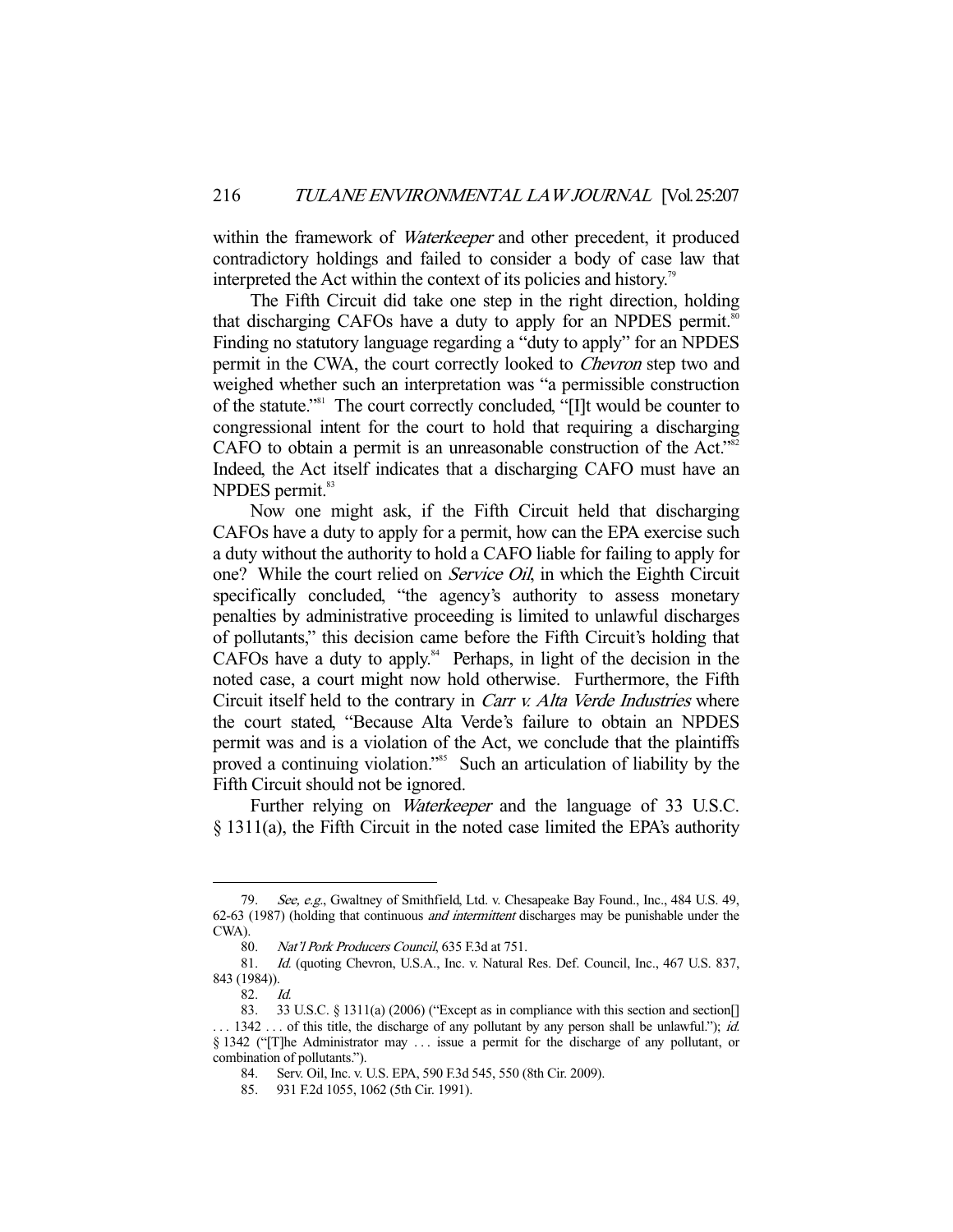to the regulation of *actual* discharges only.<sup>86</sup> However, no language exists in Waterkeeper that precludes the EPA from requiring permits of actual discharges, *before* they discharge.<sup>87</sup> Furthermore, such a determination contradicts the Supreme Court's interpretation of the Act in Gwaltney I.<sup>88</sup> There, the Court interpreted the legislative history of the CWA, finding that "an intermittent polluter—one who violates permit limitations one month out of every three—is just as much 'in violation' of the Act as a continuous violator."<sup>89</sup> While actions based on "wholly past violations" could not be brought for lack of jurisdiction, the Supreme Court noted specifically that those based on continuous or intermittent violations were justiciable.<sup>90</sup> The Fourth Circuit in *Gwaltney II*, following the Supreme Court's decision, articulated that the burden of proof lies on the defendant violator to demonstrate that the suit has become moot, creating a high bar for violators.<sup>91</sup>

 Admittedly these cases govern intermittent discharges, not actual future discharges that have yet to begin. However, *Gwaltney I* and Gwaltney II effectively negate the Fifth Circuit's interpretation that the text of the Act must be limited to *actual present* discharges. Even further, by placing the burden of proof on the alleged violator of the Act, $92$  this body of case law illustrates that a violator may have ceased discharging, but may still be held liable for *potential future* discharges.

The Fifth Circuit quoted *Waterkeeper*, "While we appreciate the policy considerations underlying the EPA's approach in the CAFO Rule, however, we are without authority to permit it because it contravenes the regulatory scheme enacted by Congress."<sup>93</sup> However, the statutory text itself supports EPA's decision to regulate CAFOs that propose to discharge. For example, the Act states, "[I]t is the national goal that the discharge of pollutants into the navigable waters be eliminated."<sup>94</sup> Without requiring CAFOs that will discharge to apply for NPDES permits, the Act cannot attain its statutory goal, because the EPA will

 <sup>86.</sup> Nat'l Pork Producers Council, 635 F.3d at 749-50 (citing 33 U.S.C. § 1311; Waterkeeper Alliance, Inc. v. U.S. EPA, 399 F.3d 486, 504-05 (2d Cir. 2005)).

 <sup>87.</sup> See Waterkeeper, 399 F.3d at 506 n.22 (discussing whether the EPA may reasonably presume that some large CAFOs would discharge).

 <sup>88.</sup> Gwaltney of Smithfield, Ltd. v. Chesapeake Bay Found., Inc., 484 U.S. 49 (1987).

<sup>89.</sup> *Id.* at 63.<br>90. *Id.* at 63. *Id.* at 63-64.

 <sup>91.</sup> Chesapeake Bay Found. Inc. v. Gwaltney of Smithfield, Ltd. 890 F.2d 690, 697 (4th Cir. 1989).

 <sup>92.</sup> Id.

 <sup>93.</sup> Nat'l Pork Producers Council v. U.S. EPA, 635 F.3d 738, 753 (5th Cir. 2011) (quoting Waterkeeper Alliance, Inc. v. U.S. EPA, 399 F.3d 486, 505 (2d Cir. 2005)).

 <sup>94. 33</sup> U.S.C. § 1251(a)(1) (2006).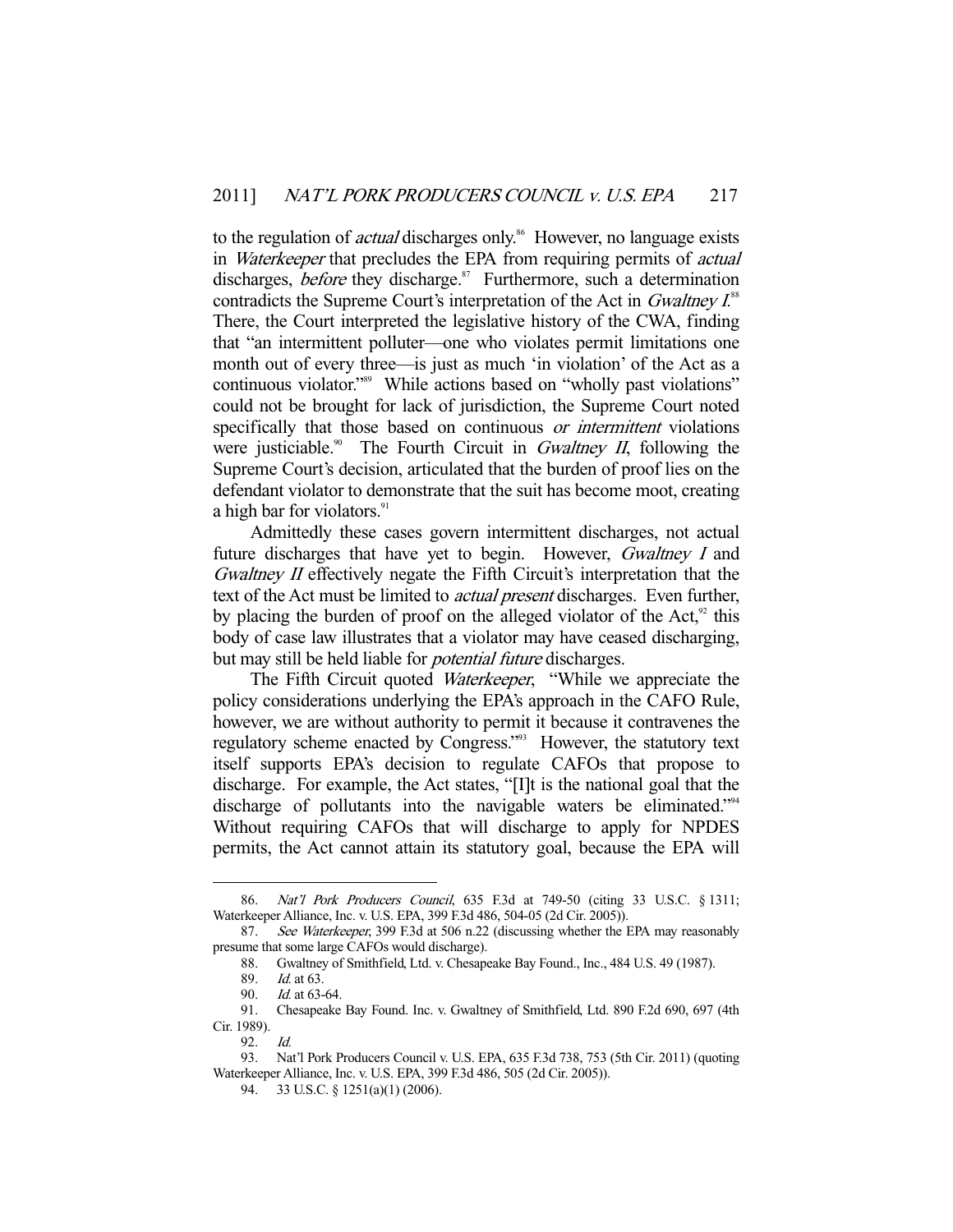have to find proof of often intermittent illegal discharges from CAFOs using its limited enforcement resources.<sup>95</sup> Because the NPDES permitting scheme requires self-monitoring and reporting,<sup>96</sup> the problem of scarce enforcement resources would be avoided by requiring CAFOs that will discharge to apply before doing so.

Moreover, 33 U.S.C. § 1311(a) states, "[T]he discharge of any pollutant by any person shall be unlawful."97 Given that "discharge of a pollutant" is defined as "any *addition* of any pollutant to navigable waters from any point source,"98 this statement is textually ambiguous. As David Drelich, an EPA Senior Attorney, keenly notes:

Common dictionary definitions of both "addition" and "to" contain dual and inconsistent meanings. "Addition" can mean either "the result of adding" or "the act or process of adding." ... The same ambiguity permeates the primary dictionary definition of "to," which includes "in the direction of and reaching," as well as "in the direction of; towards." Consequently, "discharge of a pollutant" can be interpreted as occurring at the time and place when a pollutant reaches a water of the United States or at the location of the discharger's point source, which can occur before any pollutants reach a water of the United States. . . . Contrary to expectations, there is no plain meaning.<sup>99</sup>

Indeed, in United States v. Texas Pipe Line Co., the United States Court of Appeals for the Tenth Circuit stated, "It makes no difference that a stream was or was not at the time of the spill discharging water continuously into a river navigable in the traditional sense."<sup>100</sup> Furthermore, in In re: Larry Richner/Nancy Sheepbouwer & Richway Farms, the EAB found appellants to be in violation of discharge provisions where water was inhibited from flowing to connected waters at the time of inspection.<sup>101</sup> Such cases defy a plain-meaning interpretation of the statute.

<sup>95.</sup> See National Pollutant Discharge Elimination System Permit Regulation and Effluent Limitations Guidelines and Standards for Concentrated Animal Feeding Operations, 66 Fed. Reg. 2690, 3008 (Jan. 12, 2001) (proposed rule) (discussing the reasons why CAFOs rarely apply for NPDES permits).

<sup>96.</sup> See 40 C.F.R. § 122.41(j) (2011).

 <sup>97. 33</sup> U.S.C. § 1311(a).

<sup>98.</sup> Id. § 1362(12) (emphasis added).

<sup>99.</sup> David Drelich, Restoring the Cornerstone of the Clean Water Act, 34 COLUM. J. ENVTL. L. 267, 303-04 (2009) (footnotes omitted). The article noted, "These remarks were written by the author in his private capacity and do not necessarily represent the views of the EPA or the United States." Id. at 267 n.\*.

 <sup>100. 611</sup> F.2d 345, 347 (10th Cir. 1979); see also United States v. Holland, 373 F. Supp. 665, 675 (M.D. Fla. 1974) (stating that pollutants disposed of on dry land which is periodically inundated by waters of the United States are not beyond the reach of the CWA).

 <sup>101.</sup> No. 10-97-0090-CWA/G, 2002 EPA App. LEXIS 13, at \*5-6 (EAB July 22, 2002).